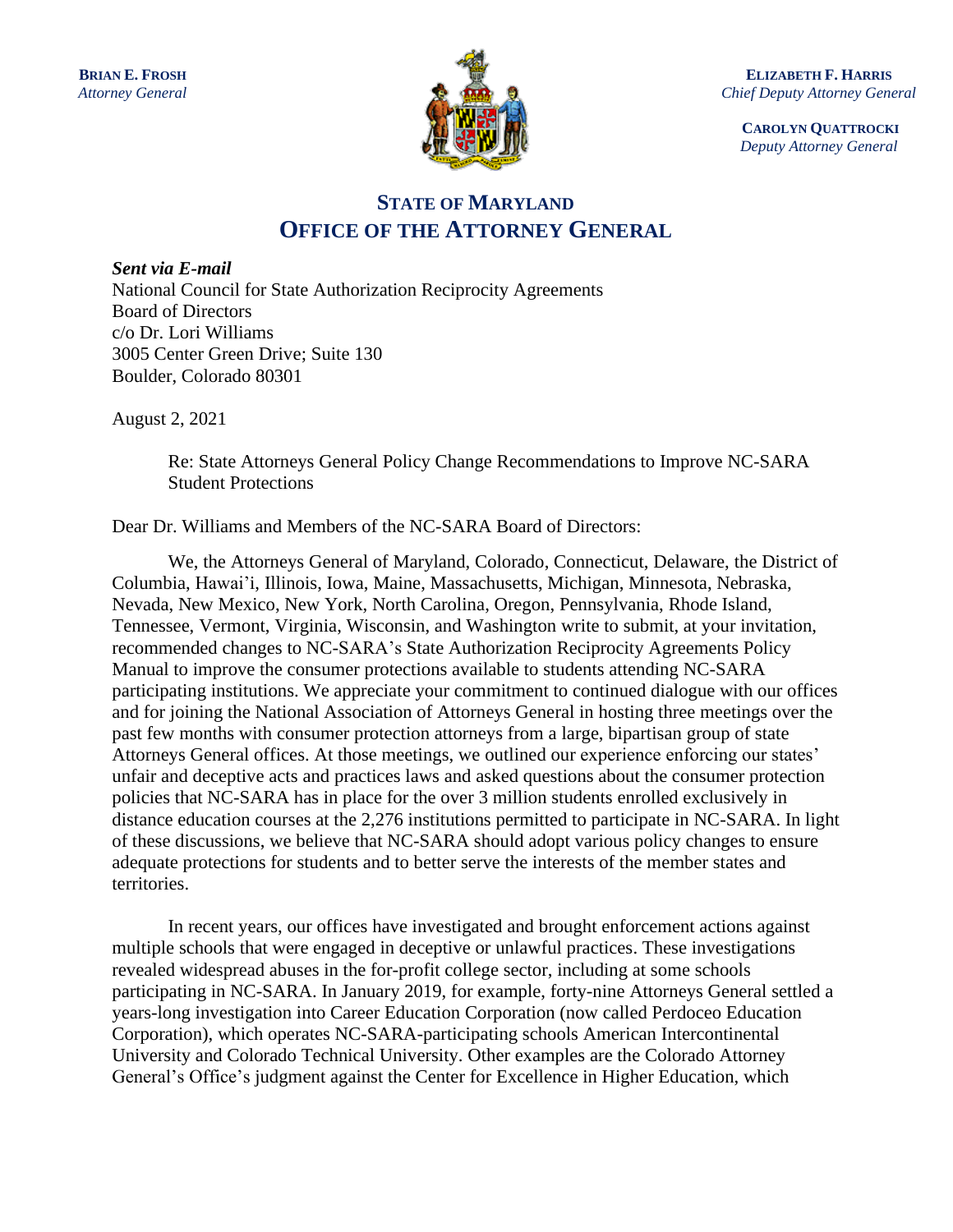Page 2

operated Stevens-Henager College and Independence University, and the Kentucky Attorney General Office's case against American National University (formerly National College).

From our experiences investigating these and other schools, we know that deceptive and unlawful practices harm not only students, but also harm taxpayers who fund the expensive student loans that support such schools, impose burdens on state regulators, and drive students and revenue away from institutions that treat students fairly. The deceptive and illegal practices uncovered by our investigations also point to deeper administrative deficiencies that can cause the sudden and harmful school closures, as showcased by several recent collapses of large chains of schools. Cases against such institutions have been brought by bipartisan groups of Attorneys General, reflecting our offices' non-partisan mission to enforce state law and protect our states' residents from deceptive and abusive practices.

With these concerns in mind, we believe that NC-SARA's current policies do not adequately guard against the unique risks that arise from distance learning. For instance, NC-SARA's policy prohibiting member states from enforcing education-specific consumer protection laws against out-of-state NC-SARA participating schools undermines our Offices' and other state agencies' ability to protect students in our states. It also creates a two-tiered system of protection, in which students attending NC-SARA-participating schools receive the benefit of fewer consumer protection laws than students attending schools based in our state or attending schools that do not participate in NC-SARA. This incentivizes NC-SARA participating schools to locate in states with weaker education-specific consumer protection laws, such as financial protections in the event of unanticipated closure, to avoid having to comply with more studentprotective laws. Our conversations with some of the representatives of state entities that enforce NC-SARA rules showed that they share this concern.

Your op-ed published in *Inside Higher Ed* asserts that states "must take ownership over creating effective systems and policies designed to assure distance education quality beyond the baseline standards imposed by NC-SARA," $1$  and many states have attempted to do so. NC-SARA policies were originally designed to ease the administrative burden of licensing and approval in the various states. Those policies, which may have been well-intentioned in their inception, are allowing schools to avoid complying with education-specific consumer protection laws in our states. We agree with your published statements that NC-SARA "should only serve to augment -- and never supersede or usurp -- states' ultimate authority to regulate and conduct strong oversight of higher education institutions."<sup>2</sup> However, as noted above, NC-SARA's policies do, in fact, usurp states' authority to protect students enrolled in online courses at participating schools based in other states. We also agree with NC-SARA leadership's comments during our calls that baseline standards should prevent a "race to the bottom" and with your mission to "assure students are well served in a rapidly changing education landscape."<sup>3</sup> In practice, however, NC-SARA's current policies do not contain sufficient consumer protections

<sup>&</sup>lt;sup>1</sup> States and Quality Assurance in Online Education, Inside Higher Ed, available at [https://www.insidehighered.com/views/2020/07/20/covid-surge-distance-learning-demands-renewed-focus-quality](https://www.insidehighered.com/views/2020/07/20/covid-surge-distance-learning-demands-renewed-focus-quality-assurance-opinion)[assurance-opinion](https://www.insidehighered.com/views/2020/07/20/covid-surge-distance-learning-demands-renewed-focus-quality-assurance-opinion)

<sup>2</sup> *Id.*

<sup>&</sup>lt;sup>3</sup> *Mission and History*, NC-SARA, available a[t https://nc-sara.org/mission-history](https://nc-sara.org/mission-history)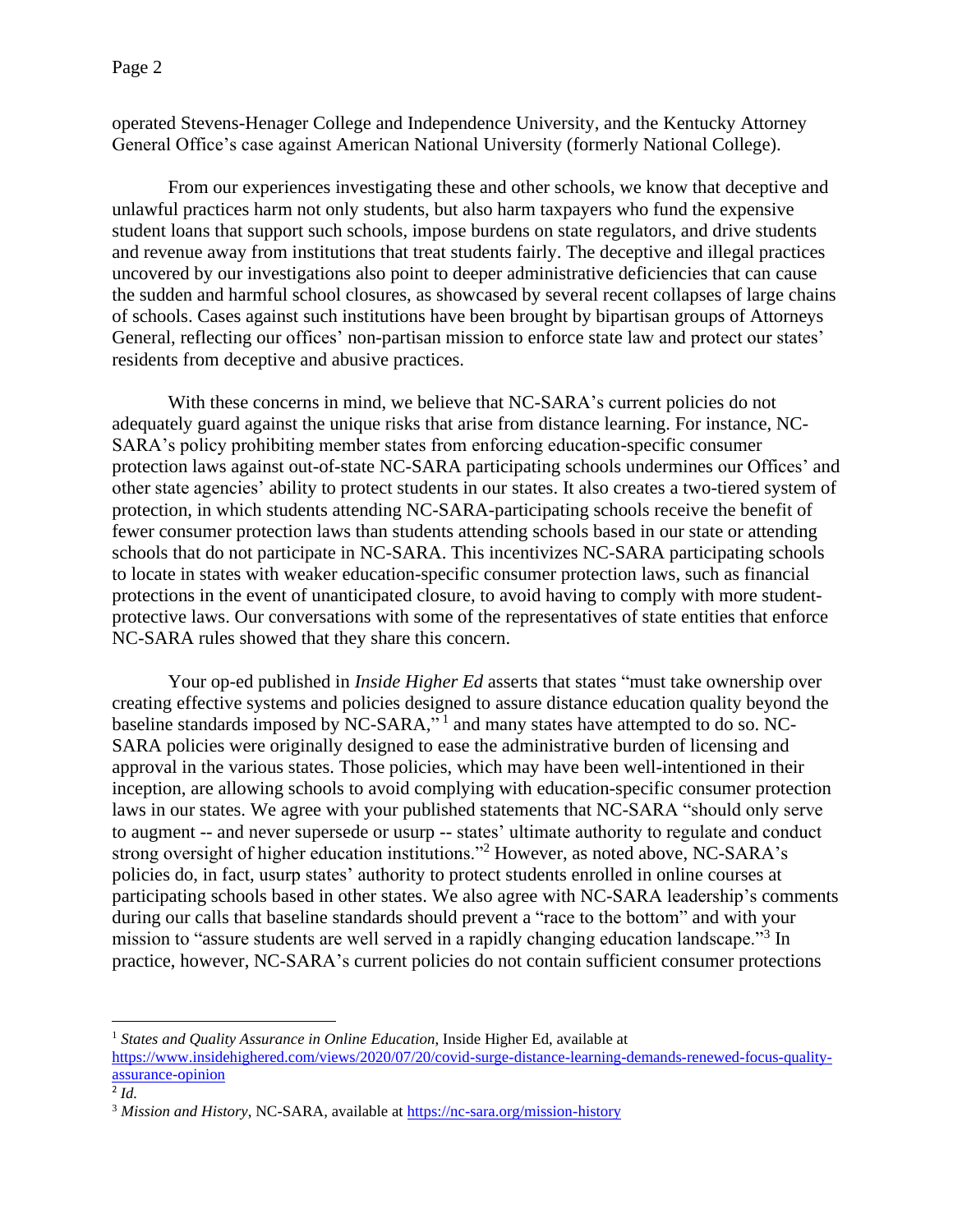to assure that students are well served, undermine states' ability to protect their residents, and create the race to the bottom that NC-SARA seeks to prevent.

The following constitutes a list of concerns and requested changes to the NC-SARA Policy Manual, which are necessary to align NC-SARA's policy with its stated goals of consumer protection.<sup>4</sup>

#### **1. NC-SARA Should Implement Stronger Consumer Protection Rules.**

a) NC-SARA should allow member states to enforce education-specific consumer protection laws, which are necessary to protect students in our states.

Our most urgent concern with NC-SARA is that it prohibits member states from enforcing education-specific consumer protection laws against out-of-state schools offering distance education programs to residents of our states. This prohibition undermines states' ability to protect students from predatory conduct. For instance, NC-SARA policy appears to prohibit states from enforcing laws that require schools to make disclosures to students about important outcome metrics before enrolling them. This creates a two-tiered system, where only some students get the benefits of our state laws, undermining our ability to protect all our students.

Although we understand the rationale for streamlining state licensing processes for schools offering programs in multiple states, there is no legitimate rationale for shielding NC-SARA schools from substantive state consumer-protection laws in states where the school enrolls students. Sheltering schools in such a way runs contrary to NC-SARA's stated mission and does the millions of students attending NC-SARA participating institutions a disservice. NC-SARA should permit and encourage member states to enforce education-specific state consumer protection laws with respect to all schools enrolling residents of our states.

*POLICY MANUAL CHANGE: Alter NC-SARA Policy Manual Section 2.5(l) to allow NC-SARA member states to enforce all education-specific consumer protection laws.* 

b) NC-SARA should implement minimum consumer protection standards for participating schools.

NC-SARA has barely any minimum consumer-protection standards that apply to its participating schools. Without such standards, there are significant disparities between the requirements placed on participating schools, depending on the laws of the state in which they are physically located. NC-SARA should keep its promise in its annual report to "support[] quality assurance and consumer protections for students"<sup>5</sup> by demanding that schools earn the benefit of participating in NC-SARA by meeting a set of specific consumer protection standards.

<sup>4</sup> We were disappointed to learn that NC-SARA recently adopted a policy to vote on changes to the Policy Manual once a year instead of twice a year. This results in the delay of almost a year until the student protection recommendations in this letter could be adopted. We urge NC-SARA to consider these recommendations during its November 2021 Board meeting and adopt critical student protection measures as soon as possible. <sup>5</sup> NC-SARA 2021 Annual Report, at 8, available at [https://nc-sara.org/sites/default/files/files/2021-](https://nc-sara.org/sites/default/files/files/2021-07/NCSARA_AnnualReport.July2021.Final_.pdf)

[<sup>07/</sup>NCSARA\\_AnnualReport.July2021.Final\\_.pdf](https://nc-sara.org/sites/default/files/files/2021-07/NCSARA_AnnualReport.July2021.Final_.pdf)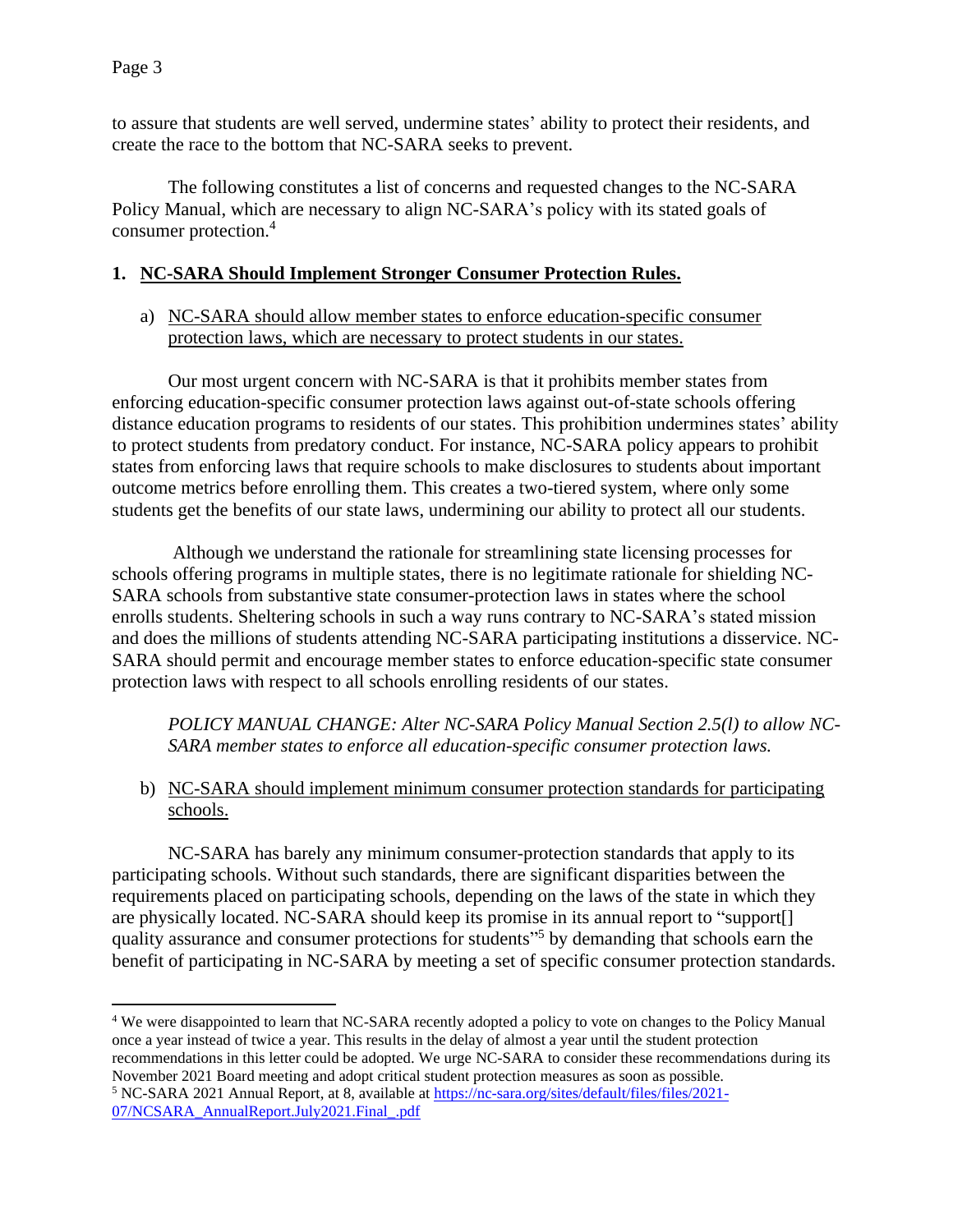*POLICY MANUAL CHANGE: Add the following concepts to the Policy Manual and require schools to attest that they comply with all consumer protection requirements to be eligible to participate in NC-SARA:*

- *Prohibit specific unfair and deceptive conduct related to admissions and financial aid practices that we have identified in our cases against institutions of higher education or that are prohibited in state law.*
- *Require schools to provide all prospective students receiving any federal student aid with a personalized link to the Consumer Financial Protection Bureau's "Your Financial Path to Graduation" tool after the student is sent an award letter. 6*
- *Prohibit the withholding of a student's transcript solely because of a debt or balance owed to the school. 7*
- *Restrict the use of lead generators, which we have found to use unfair and deceptive marketing practices, 8 by adopting minimum standards for their use.*
- *Impose specific requirements related to financial protections for all students in the event of an unanticipated closure.*
- *Require a minimum percent of total revenue be spent on student instruction.<sup>9</sup>*
- c) NC-SARA should clarify and enforce its current rule prohibiting the use of mandatory arbitration clauses.

During our meetings with NC-SARA leadership, we learned that NC-SARA generally prohibits schools from using forced arbitration clauses in enrollment agreements to shield themselves from lawsuits filed by students in distance education programs. However, in separate conversations with some of NC-SARA's state portal entities ("SPEs") that enforce NC-SARA

<sup>6</sup> *See Your Financial Path to Graduation*, CFPB, available at [https://www.consumerfinance.gov/paying-for](https://www.consumerfinance.gov/paying-for-college/your-financial-path-to-graduation/)[college/your-financial-path-to-graduation/.](https://www.consumerfinance.gov/paying-for-college/your-financial-path-to-graduation/) Multiple recent bipartisan settlements used by our offices require the schools to send new students a personalized tool to explain the costs of higher education. *See e.g.,* 49 AG settlement with Career Education Corporation, available at [https://www.marylandattorneygeneral.gov/press/2019/010319.pdf;](https://www.marylandattorneygeneral.gov/press/2019/010319.pdf) 40 AG settlement with Education Management Corporation, available at

[https://www.iowaattorneygeneral.gov/newsroom/edmc-to-change-practices-forgive-loans-through-agreement-with](https://www.iowaattorneygeneral.gov/newsroom/edmc-to-change-practices-forgive-loans-through-agreement-with-miller-and-state-attorneys-general)[miller-and-state-attorneys-general](https://www.iowaattorneygeneral.gov/newsroom/edmc-to-change-practices-forgive-loans-through-agreement-with-miller-and-state-attorneys-general)

 $<sup>7</sup>$  Minnesota and California currently prohibit schools from withholding a student's transcript because the student is</sup> in arrears or in default on any institutional loan issued by the school, and other state legislatures are considering similar measures. *See* M.S.A. § 136A.828 and M.S.A. § 136A.65; Cal. Civ. Code § 1788.93 and Cal Ed Code § 66022.

<sup>&</sup>lt;sup>8</sup> 20 states settled with a lead generator related to the deceptive use of GIBill.com that directed veterans only to forprofit institutions. *2.5 M Settlement over 'GIBill.com'*, Inside Higher Ed., available at

<https://www.insidehighered.com/news/2012/06/28/attorneys-general-announce-settlement-profit-college-marketer> Our settlements with Perdoceo Education Corporation and Education Management Corporation also contained terms limiting the use of lead generators by requiring minimum standards for their use.

<sup>&</sup>lt;sup>9</sup> NC-SARA touts on its website that it "[r]educes costs and bureaucracy for states and institutions" and claims in its recent annual report that it "helped participating postsecondary institutions save a total of \$402 million for initial authorization and approximately \$133 million annually." During our meetings, NC-SARA leadership stated that schools pass this savings along to students, but no evidence has been presented to support this statement. Schools that have the privilege of participating in NC-SARA should be required to utilize the monetary savings realized from participation in a way that directly benefits students. One way this could be done is by setting a minimum amount of a school's net tuition revenue per full-time student that must be spent on instruction. This concept is already law in Maine, which prohibits certain institutions from spending less than 50% of their total revenue on instruction and more than 15% of their revenue on advertising. *See* 20-A M.R.S.A. § 10706-A.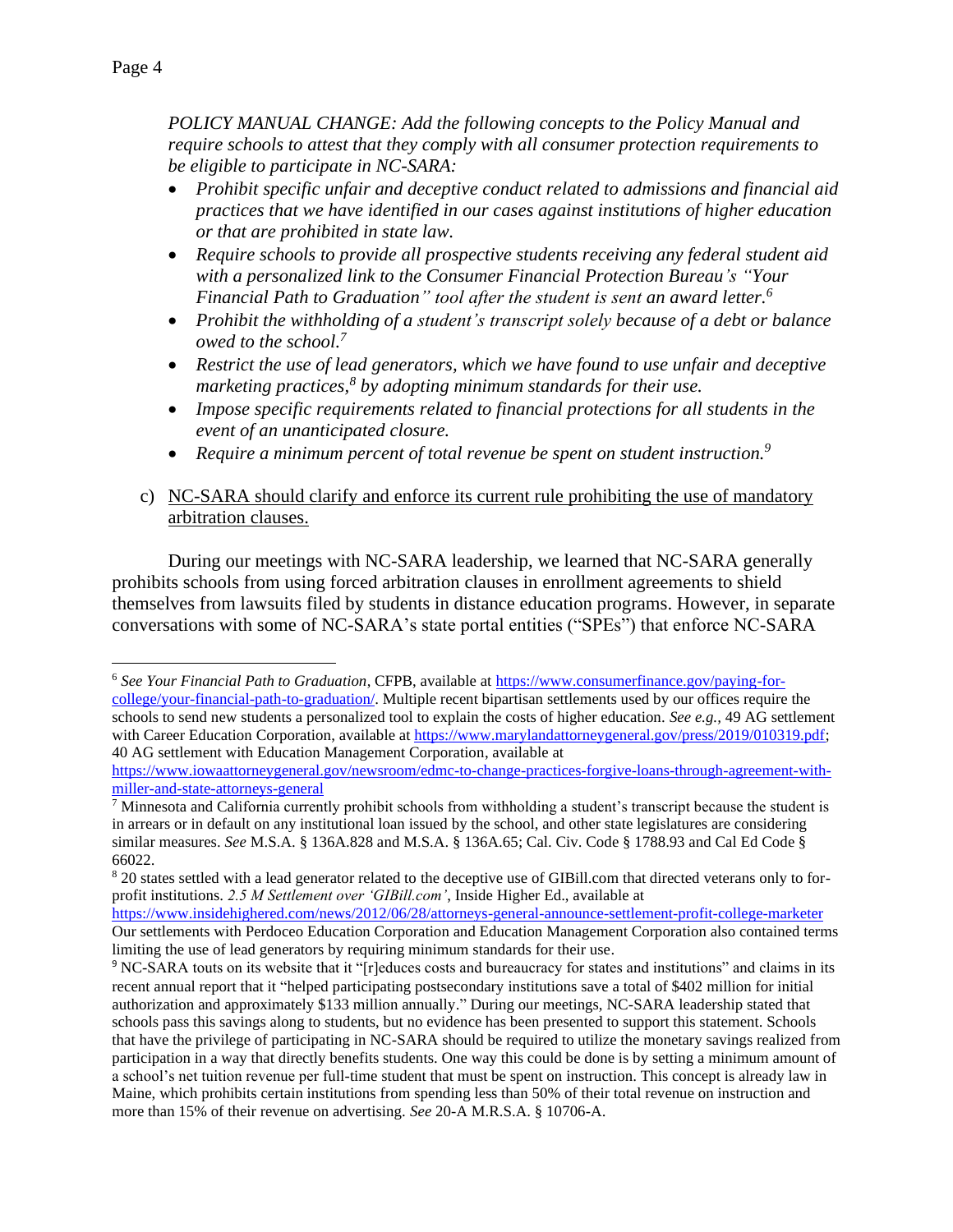rules for schools based in their states, we learned that the policy prohibiting most claims from being forced to arbitration has not been clearly communicated to the SPEs and is not being universally implemented. This may be a result of the lack of clarity in the NC-SARA Policy Manual, which does not explain the areas where the use of forced arbitration is prohibited. As a result, students are likely unaware of or unable to exercise their right to litigate consumer protection, fraud, and breach of contract claims in court. In addition, many states are unaware that they should be enforcing the policy in this manner. NC-SARA should immediately inform the SPEs of the current interpretation of the policy, clarify the language in the Policy Manual, and provide examples of the types of claims that are not subject to mandatory arbitration clauses. The Policy Manual should also require schools that use forced arbitration clauses for its students who are not enrolled in a program whose state authorization is derived from the NC-SARA compact to disclose that NC-SARA policy prohibits the enforcement of such clauses for the types of claims listed in the policy.

*POLICY MANUAL CHANGE: In section 4.4(g), include a non-exhaustive list of examples of the types of student claims that are related to NC-SARA policy for which forced arbitration clauses may not be enforced and require schools that utilize forced arbitration of issues unrelated to NC-SARA policy to include, immediately after the forced arbitration clause, the full language of section 4.4(g) with a clear disclosure of the types of claims that may not be forced to arbitration.*

## **2. NC-SARA Should Improve Protections for Students Attending Institutions with Issues Related to Program Quality, Financial Stability, and Consumer Protection.**

a) NC-SARA should require participating schools to self-report investigations by government agencies to their NC-SARA home state.

Investigations by our offices or other government agencies are, in general, not publicly announced until they settle or result in litigation. If schools are not required to self-report government investigations, states will be unable to determine if they need to place conditions on the school's continued participation in NC-SARA to protect students. Furthermore, institutions that have engaged in misconduct sometimes abruptly close before a government investigation concludes and is made public. Prompt self-reporting to the SPE of an investigation is needed to allow states to protect students before it is too late.

*POLICY MANUAL CHANGE: Delete the term "publicly announced" in section 3.2(a)(4) and require the institution to immediately self-report to its home state any investigation by a government agency related to the institution's academic quality, financial stability, or student consumer protection.*

b) NC-SARA should give SPEs authority to consider government action taken against a school's online program manager, corporate parent, or corporate affiliate.

Schools offering distance education courses often utilize an online program manager ("OPM") to perform a wide range of services, including marketing, admissions, and financial aid. Furthermore, institutions sometimes use complex corporate structures even when its schools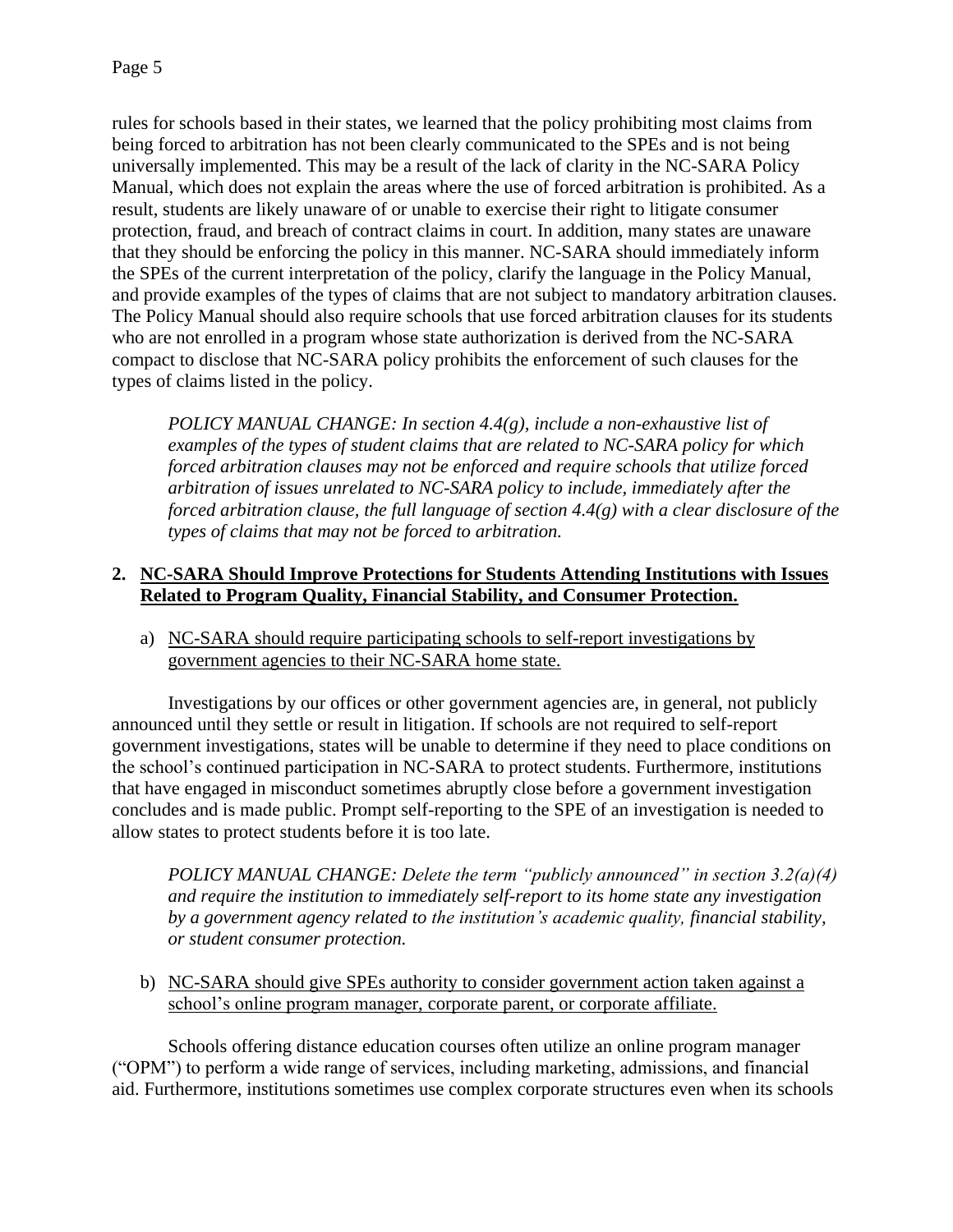or branch campuses are run by the same parent company. NC-SARA's rules and student protections should be applied equally to all participating institutions, regardless of their corporate structure or whether they have a third-party that provides enrollment, financial aid, or other services to students. At present, NC-SARA's policies do not clearly specify that conduct by a school's corporate parent, affiliate, and student-serving service provider should be considered by the home state to ensure NC-SARA compliance. If an OPM, corporate parent, or corporate affiliate of an NC-SARA participating school has any issue related to program quality, financial stability, or consumer protection (e.g., it is being investigated, has been sued, has had a judgment entered against it, or has settled any consumer protection claims by a government agency), the school's home state should treat that issue in the same manner as if it arose though the conduct of the NC-SARA participating school.<sup>10</sup> For instance, the judgment entered against Stevens-Henager College's corporate parent and corporate affiliates related to the Colorado Attorney General's Office's consumer protection claims should have provided a basis for the school's home state to take action to protect the thousands of students at that school and its branch campus of Independence University.

*POLICY MANUAL CHANGE: The term "institution" should include the school's corporate parent(s), corporate affiliate(s), and third-parties providing services to students, such as online program managers.*

c) NC-SARA should give SPEs clear authority to place schools into provisional status after the resolution or settlement of government investigations or lawsuits.

Our offices frequently resolve investigations or litigation through settlements.<sup>11</sup> In that process, we often detail the conduct that gave rise to the action. The settlements often result in substantial monetary payments or debt cancellation, as well as requirements that schools reform their conduct. During our meetings, NC-SARA leadership indicated that SPEs may consider such settlements as a basis for placing an institution's participation with NC-SARA in provisional status. However, in separate conversations with SPEs, we learned that this policy interpretation has not been consistently communicated to them. Some SPEs believe that they lack the authority to utilize provisional status to protect students after an investigation has concluded. This is a result of the Policy Manual's narrow language regarding the instances when provisional status is permitted. NC-SARA should amend the Policy Manual to make it clear that SPEs may place schools on provisional status after a government agency's investigation has resolved with a settlement.

*POLICY MANUAL CHANGE: In the last sentence of section 3.2(a)(6) add the term "or settlements, stipulated judgment, or other similar resolution" after the term "Lawsuits by" to make clear that a settlement with a government agency is also considered to have resulted from an investigation and can be a basis for provisional status.*

<sup>&</sup>lt;sup>10</sup> Of particular concern are OPMs, such as Zovio, Inc., that are being investigated, sued, had judgments entered against them, or have settled consumer protection claims (e.g., admissions and financial aid misrepresentations) related to conduct that occurred when the company owned or operated an institution, and the OPM is now providing admissions and financial aid services to students at other institutions.

<sup>&</sup>lt;sup>11</sup> Our settlements are often styled as Assurances of Voluntary Compliance, Assurances of Discontinuance, or Consent Judgments.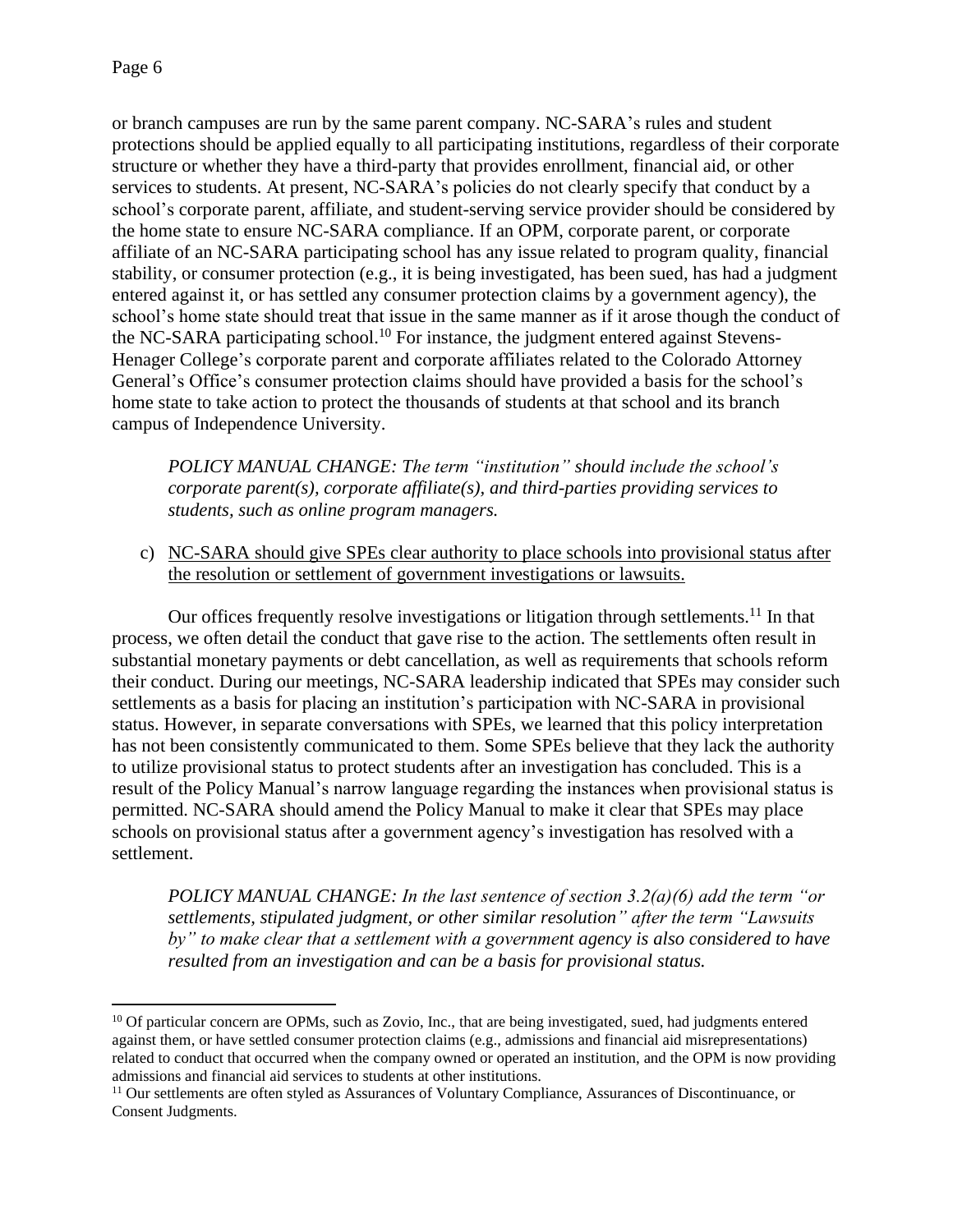d) The conclusion of a government agency's investigation or litigation should not prohibit SPEs from protecting students using provisional status.

NC-SARA leadership told us that if the circumstances listed in section 3.2(a) concerning provisional status are no longer present, section 3.2(f) requires the school to be removed from provisional status, but a state could invoke section 3.2(g) to protect students even if a school is not on provisional status. Our conversations with SPEs indicate that this is another area where there is not a consistent understanding that the Policy Manual provides them with this authority. Instead, it appears that section 3.2(f) and (g) provide no discretion to take action to protect students unless the circumstances giving rise to provisional status are still occurring. SPEs should have the authority to keep schools on provisional status and impose conditions on continued participation to protect students after, for instance, a government investigation or litigation has concluded. NC-SARA should revise the Policy Manual to clearly provide this authority.

*POLICY MANUAL CHANGE: Change the requirement in section 3.2(f) that the home state "shall" remove the Institution's designation to "may" and clearly state that the home state may continue to utilize provisional status to place conditions on continued NC-SARA participation even after the school is no longer subject to the circumstances set forth in section 3.2(a). Also, in section 3.2(a)(5) delete the word "current." Finally, in section 3.2(a)(4) and 3.2(a)(5), add the phrase "or was" after each occurrence of the word "is."*

e) Loss of federal recognition by a school's sole accreditor should trigger immediate protections for students, including provisional status.

NC-SARA policy does not require or even seem to allow states to immediately impose provisional status on a participating school when its accreditor loses federal recognition. This limits states' ability to protect current and prospective students at such a school by imposing conditions on the continued participation in NC-SARA while it has leverage to do so. If the school is unable to obtain accreditation from a federally recognized accrediting agency after 18 months, its students will no longer be eligible for federal grants and loans and will likely close. NC-SARA should require any school to be put on provisional status with NC-SARA if its accreditor loses federal recognition. The case of ACICS brings this issue into focus for hundreds of current students. Approximately ten NC-SARA participating schools are accredited by ACICS, and the students at those schools deserve transparent, rapid, and effective action by their schools' SPEs to ensure that they are protected if their schools are unable to find a new recognized accreditor within the time allotted by the Department of Education.

*POLICY MANUAL CHANGE: Add language in section 3.2 requiring that the home state place a school on provisional status if its sole accreditor for any program loses federal recognition or if the school is otherwise placed on a Provisional Program Participating Agreement with the Department of Education. Also, the Policy Manual should list the conditions for continued participation in NC-SARA related to obtaining new accreditation that you expect SPEs to utilize.*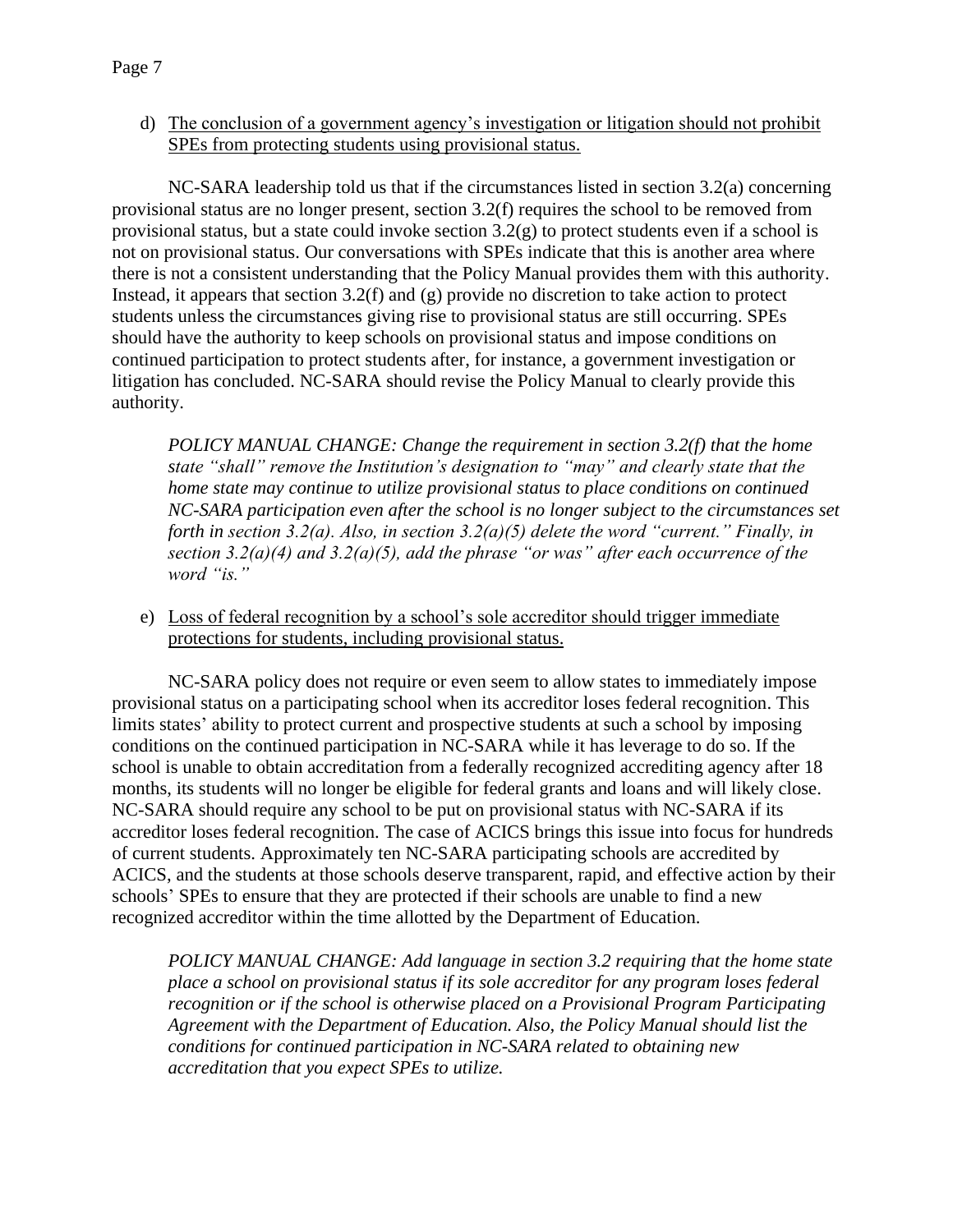f) More specific guidance should be given to SPEs related to the conditions for continued NC-SARA participation that can or must be placed on schools that are on provisional status.

NC-SARA should set clear standards for the conditions that must be imposed on schools to continue to participate in NC-SARA while on provisional status to ensure that students are adequately protected, especially if a school is in any danger of closing. However, NC-SARA's Policy Manual provides few specifics on what conditions can and must be imposed for schools on provisional status, except for the option to limit a school's distance learning enrollments.<sup>12</sup> We are concerned that the lack of specificity in the Policy Manual leaves students without necessary protections and places SPEs in a difficult position. The Policy Manual should provide specific guidance to SPEs related to the conditions for continued NC-SARA participation that must be applied to schools on provisional status for issues of program quality, consumer protection, and particularly financial stability that might lead to an abrupt closure.<sup>13</sup> We would be happy to work with you to create this list, but it should include, at a minimum, financial protections and fulsome disclosures for all current students, teach-out agreements with multiple quality institutions, and a metric for how to apply a range of limitation on new enrollments.

Stevens-Henager College provides a stark example of how NC-SARA's failure to set minimum standards for schools on provisional status results in students being left vulnerable to financial harm and exploitation during an abrupt closure. NC-SARA was aware that Stevens-Henager College lost its accreditation, suffered from financial instability, and notified employees about a mass layoff, all of which are the signs for a impending abrupt closure, which happened on August 1, 2021. However, no action was taken prior to the closure to require the school to obtain a bond or letter of credit to ensure full financial protection for students affected by the closure. No action was taken to require disclosure to students of all of their options, including a closed school discharge of federal loans, if a closure occurred. And no action was taken to ensure that students would not be subject to teach-out arrangements that, as the Department of Education has found, "make it appear that the students will only have the choice of transferring to [two] institutions in order to continue their education" and "which could position [the school]

 $12$  During our calls with NC-SARA leadership, SPEs told us that limitations on enrollment are disfavored because of the detrimental effects they could have on an institution's continued ability to operate, which could jeopardize the ability of currently enrolled students to complete their education. This approach appears to sacrifice the interests of prospective students who may unknowingly be enrolling at an institution that a state knows is problematic. NC-SARA should place a top priority on what steps are necessary to protect both current students (by demanding financial security such as a surety bond or letter of credit and by requiring teach-out agreements with quality institutions) and prospective students (by using some form of limitations on explosive growth) when an institution is on provisional status.

<sup>&</sup>lt;sup>13</sup> The Policy Manual requires schools to agree that, if the school closes, they will "provide a reasonable alternative" for delivering instruction or reasonable financial compensation for the education the student did not receive." *See*  section 3.1(b)(6). However, NC-SARA does not require a school to obtain a surety bond, letter of credit, or other financial protection or immediately set up teach-out agreements with quality institutions when it is clearly financially unstable or loses its accreditation. The result of this loophole is that Stevens-Henager College is unlikely to provide financial compensation to any students and, based on the Department of Education's July 29, 2021 letter referenced below, it does not appear willing to provide reasonable alternatives to its students that are communicated in an accurate and fair manner.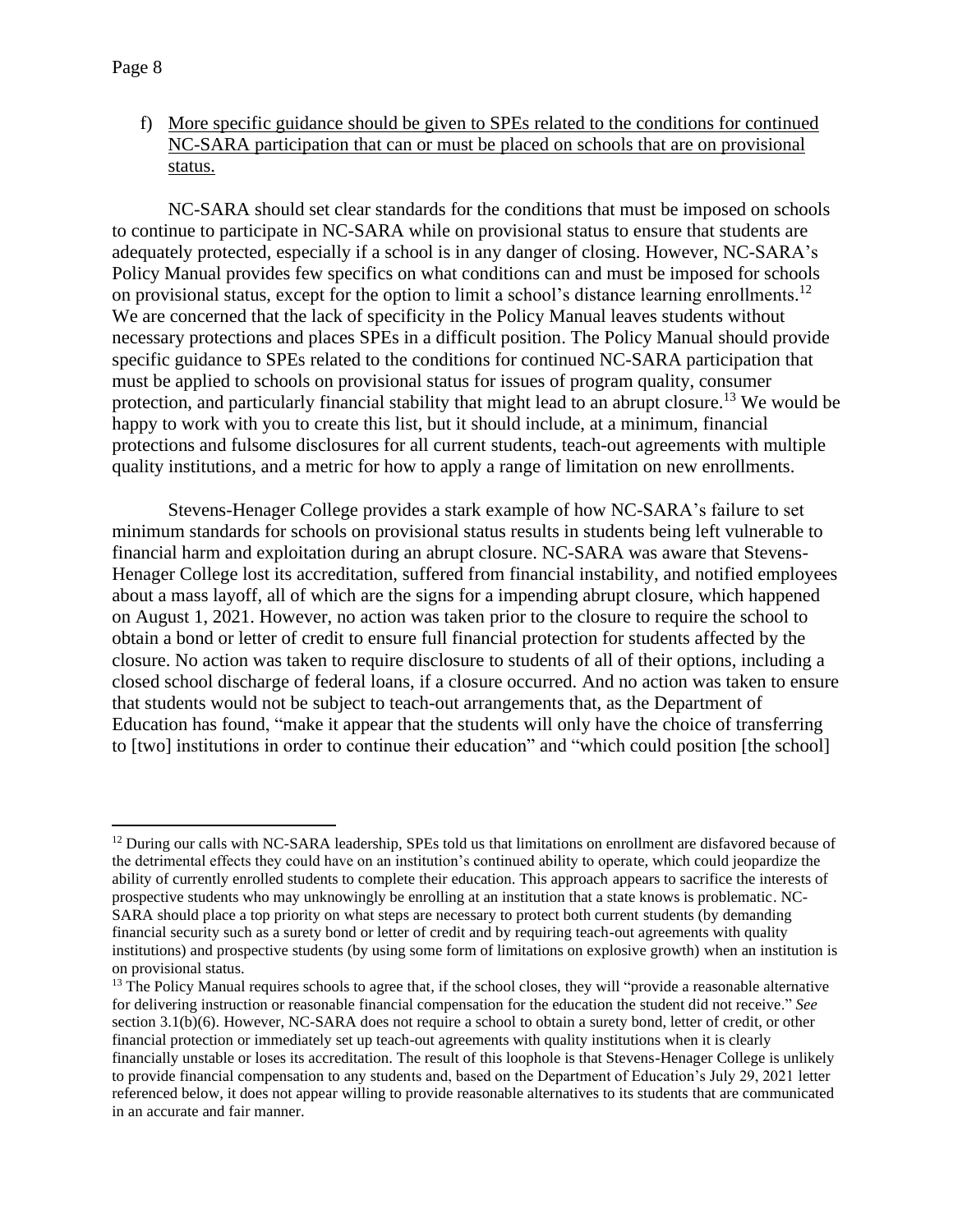to profit from student transfers."<sup>14</sup> NC-SARA has the authority and the ability to require schools on provisional status to take immediate action to protect students. It is critical that such steps be taken to ensure that more students do not suffer the same fate as the thousands of students at Stevens-Henager College and its branch campus of Independence University.

*POLICY MANUAL CHANGE: Add language to section 3.2(c) to list examples of additional oversight measures that may be used for a school on provisional status, including a requirement that the school provide the SPE with a bond, letter of credit, or other financial guarantee to protect all current students, disclosures to current and prospective students, and a range of limitations on new online student enrollments.*

g) NC-SARA's website should disclose the reasons a school is on provisional status and the conditions placed upon the school.

NC-SARA posts on its website *whether* an institution is on provisional status, but it does not provide *why* the institution is on provisional status or what conditions are placed on the school's continued participation in NC-SARA. Students, student advocates, and our offices would benefit from knowing the reason for the school being placed on provisional status, particularly knowing whether the institution is facing an investigation, prosecution, or federal administrative review related to its program quality, financial stability, or consumer protection status. To help protect consumers, NC-SARA should post detailed information on its website about the reason a school is on provisional status and any conditions related to that status.

*POLICY MANUAL CHANGE: Alter section 3.2(b), to read, in full: "NC-SARA will provide indication of the institution's provisional status on the NC-SARA website, including the applicable reason for which the school has been placed on provisional status."*

h) NC-SARA should not arbitrarily limit the duration of provisional status.

It may be appropriate for an institution to remain in provisional status for more than one year or even for more than two years. However, NC-SARA policy limits provisional status to one year, with the possibility of a one-year extension with approval from the regional compact and from the NC-SARA president. Eliminating arbitrary limits on provisional status would ensure that student protections imposed in conjunction with provisional status remain in place as long as they are needed. For instance, Stevens-Henager College recently spent one year on provisional status but was removed from that status after the expiration of that year, despite the fact that the school had not resolved the accreditation issues that caused it to be placed on provisional status. A few months after Stevens-Henegar College was taken off provisional status, its accreditor revoked the school's accreditation. NC-SARA's one year limitation on provisional status may have prevented the school's home state from keeping necessary student protections in place. Ongoing government investigations, serious issues identified by a lawsuit or settlement

<sup>&</sup>lt;sup>14</sup> Michael Frola, Division Director, Department of Education, July 29, 2021 letter to Paul R. Gardner, Chief Executive Officer, Center for Excellence in Higher Education (CEHE), available at [https://s3.documentcloud.org/documents/21030733/cehe-gardner-letter-7292021\\_redacted.pdf](https://s3.documentcloud.org/documents/21030733/cehe-gardner-letter-7292021_redacted.pdf)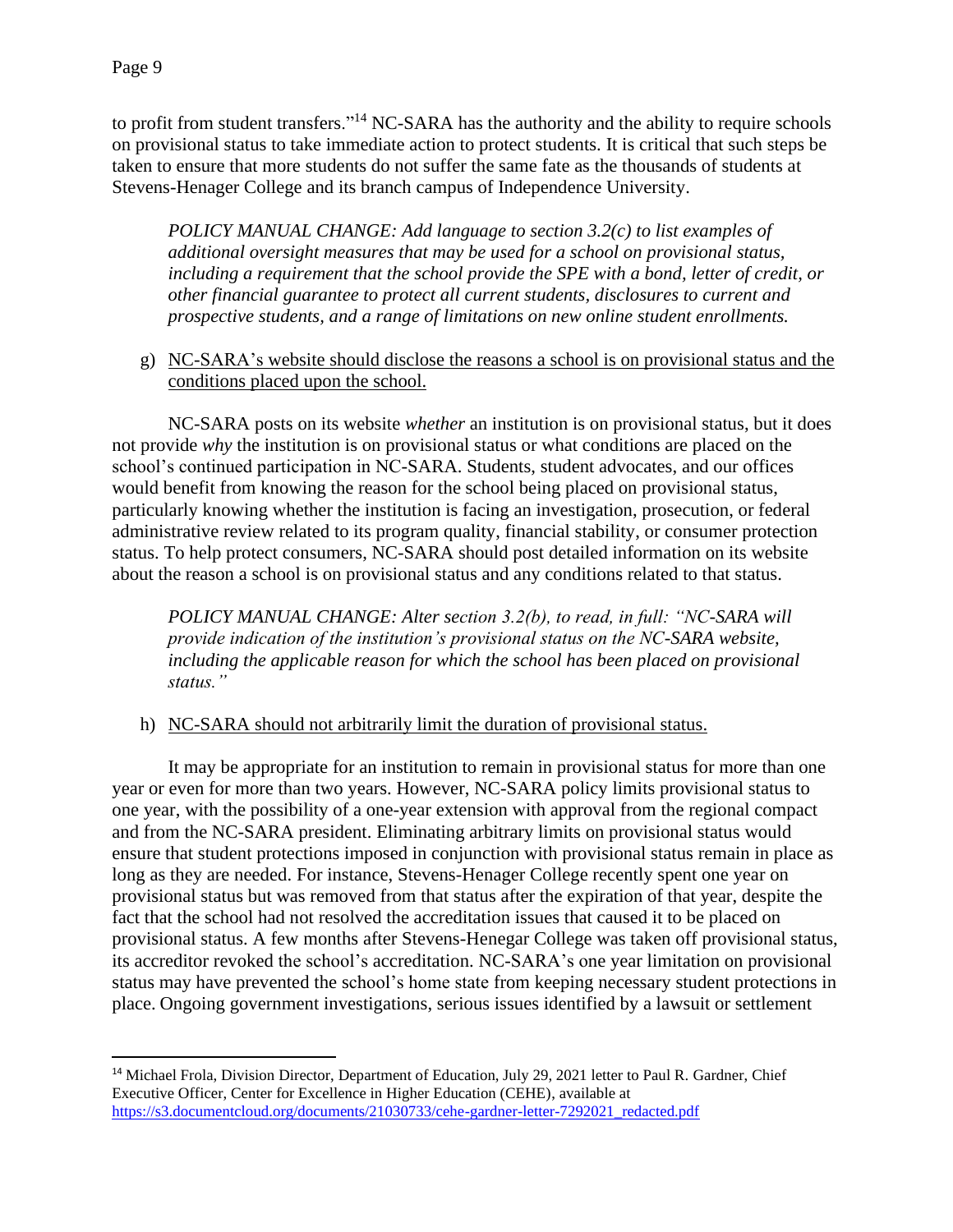with a government agency, or a school's need for additional time to find a new accreditor are all examples of circumstances where a limitation on provisional status may be problematic.

If NC-SARA enhances the policies related to provisional status to give clear guidance and set required conditions for continued participation, and makes these conditions public, then provisional status could provide significant protections to students. SPEs should not be prohibited from extending the duration of provisional status as long as they believe it is necessary to protect students at the school. Moreover, requiring a state to seek permission from NC-SARA's leadership in order to extend provisional status involves a non-state entity in a state decision, undermining states' authority to oversee the schools in their states.

*POLICY MANUAL CHANGE: Delete section 3.2(d) and (e) and replace with the requirement that the SPE must re-evaluate every year whether the conditions for provisional status are met and whether provisional status and any oversight measures are necessary.*

i) NC-SARA should permit member states to take action to protect their residents from predatory institutions.

States should be permitted to protect their students from misconduct by schools operating in their states. When a school is on (or should be on) provisional status, then any state – not just the school's home state – should be allowed to take steps to protect their residents if the school's home state fails to take sufficient action. This affords states the opportunity to take additional, independent action should they deem a particular institution a danger to their residents, while also allowing for consistency by first giving the home state the chance to determine that the institution should be subject to certain conditions.

*POLICY MANUAL CHANGE: Add a new subsection in section 3.2 that allows the SPE of any state to limit enrollment or place conditions on the continued enrollment of students from its state at a school where one of the factors for placing a school on provisional status has occurred.*

j) NC-SARA should clarify its policies related to removing and denying schools from participating in NC-SARA and set clearer student-focused eligibility standards.

NC-SARA's Policy Manual states that schools may be terminated from participation in NC-SARA or denied entry into NC-SARA if they fail to meet the eligibility requirements, but it does not clearly provide a basis for termination or denial for schools that are facing a program quality, financial stability, or consumer protection issue that would cause them to be placed on provisional status. In our meetings with NC-SARA leadership, we were told that states may deny a school's participation in NC-SARA or terminate a currently participating school for issues that could trigger provisional status. But this is another area where the narrow language in the Policy Manual leads some SPEs to believe that they are not permitted to deny participation in NC-SARA to any school that meets the eligibility criteria, even if, for example, it (or its online program manager) was currently being sued by an Attorney General's Office for unfair and deceptive trade practices. The Policy Manual should make clear that states have the authority to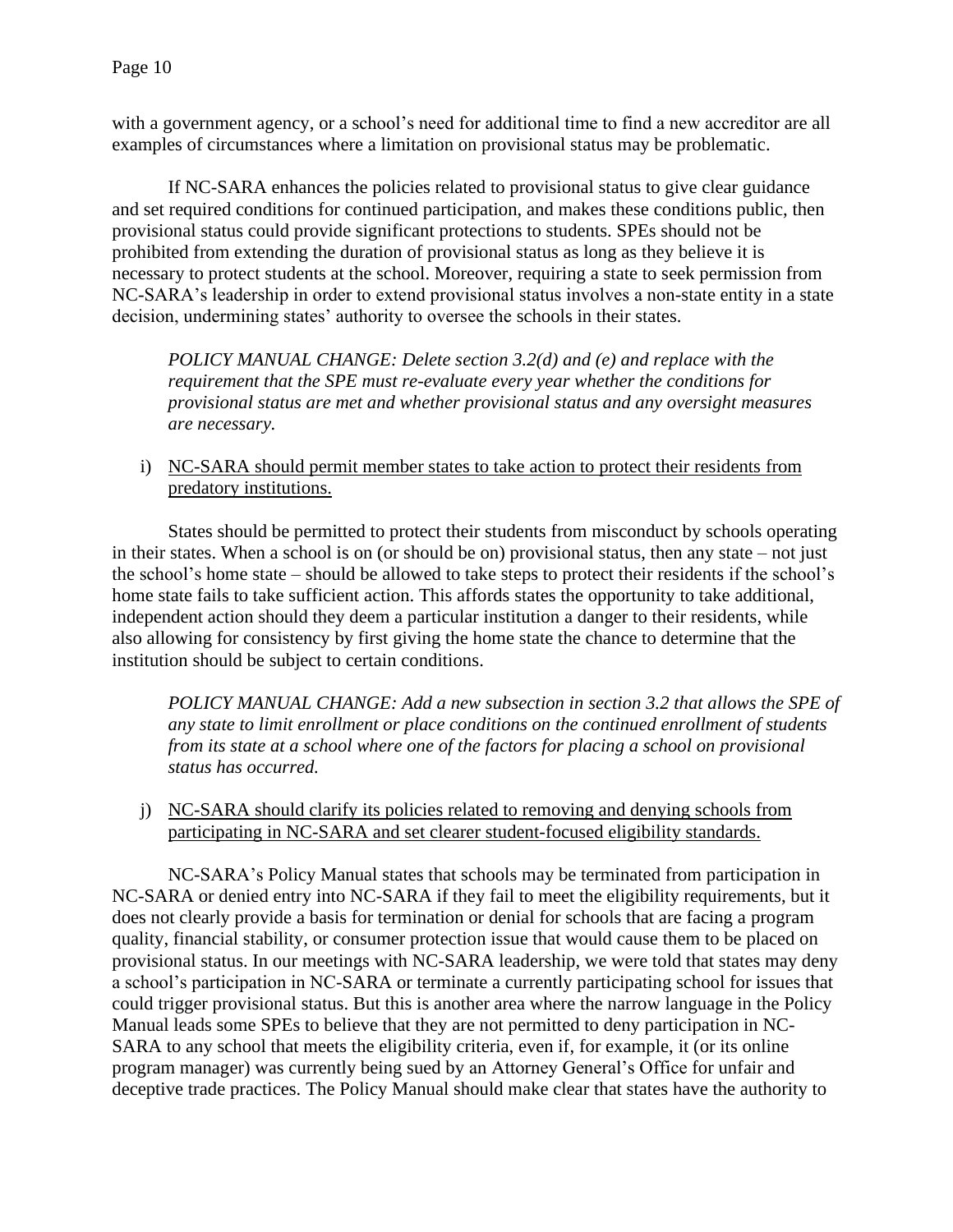terminate a school from participating in NC-SARA or deny a school's initial application to participate for any reason for which it could be placed on provisional status. Furthermore, NC-SARA should include in its initial eligibility criteria a prohibition on any school that is currently under investigation or being sued by a government agency for a consumer protection violation. This would protect students while that investigation or lawsuit is pending, provide greater consistency to SPEs, and set clear expectations for schools. Finally, the Policy Manual should clearly give SPEs the authority to remove a school from participating in NC-SARA either because it fails to comply with a condition placed on it while the school is in provisional status, or because the home state believes that no conditions would be suitable to sufficiently protect students, in which case, the school may be terminated from participation in NC-SARA without first being placed on provisional status.

*POLICY MANUAL CHANGES: Add language in sections 3.2(g) and 3.1(b) that allows a home state to remove a school from NC-SARA or deny participation in NC-SARA for any of the bases for provisional status set forth in section 3.2(a).* 

*Also, add as a criterion of initial eligibility in section 3.1(b) that a school may not be currently under investigation or the subject of litigation by a government agency related to program quality, financial stability, or consumer protection.*

*Also, add language in 3.2(g) to make clear that a state may remove the institution from NC-SARA participation for its failure to comply with the terms of provisional status or without placing the school on provisional status if the Home State believes that the school's conduct that could have triggered provisional status is of such an egregious nature that no conditions would be suitable to sufficiently protect students.*

### **3. NC-SARA's Board Should Rectify its Lack of State Control, Dearth of Consumer Protection Members, and Failure to Transparently Lobby for Federal and State Policy.**

a) Member States should control the NC-SARA Board.

NC-SARA's Board develops all of NC-SARA's policies, including setting basic consumer protection standards for NC-SARA schools. However, member states do not hold the majority of positions on the Board, and therefore lack control over the development of NC-SARA's policy. This likely contributes to NC-SARA's consumer protection shortcomings and creates a risk that member states' authority to police predatory schools could be further undermined by NC-SARA policy changes. To prevent this, NC-SARA should reserve the majority of the seats on its Board for member states so that NC-SARA's members, not regulated entities or other third-parties, set NC-SARA's policies.

*POLICY MANUAL CHANGE: A majority of board member seats should be reserved for representatives of States.*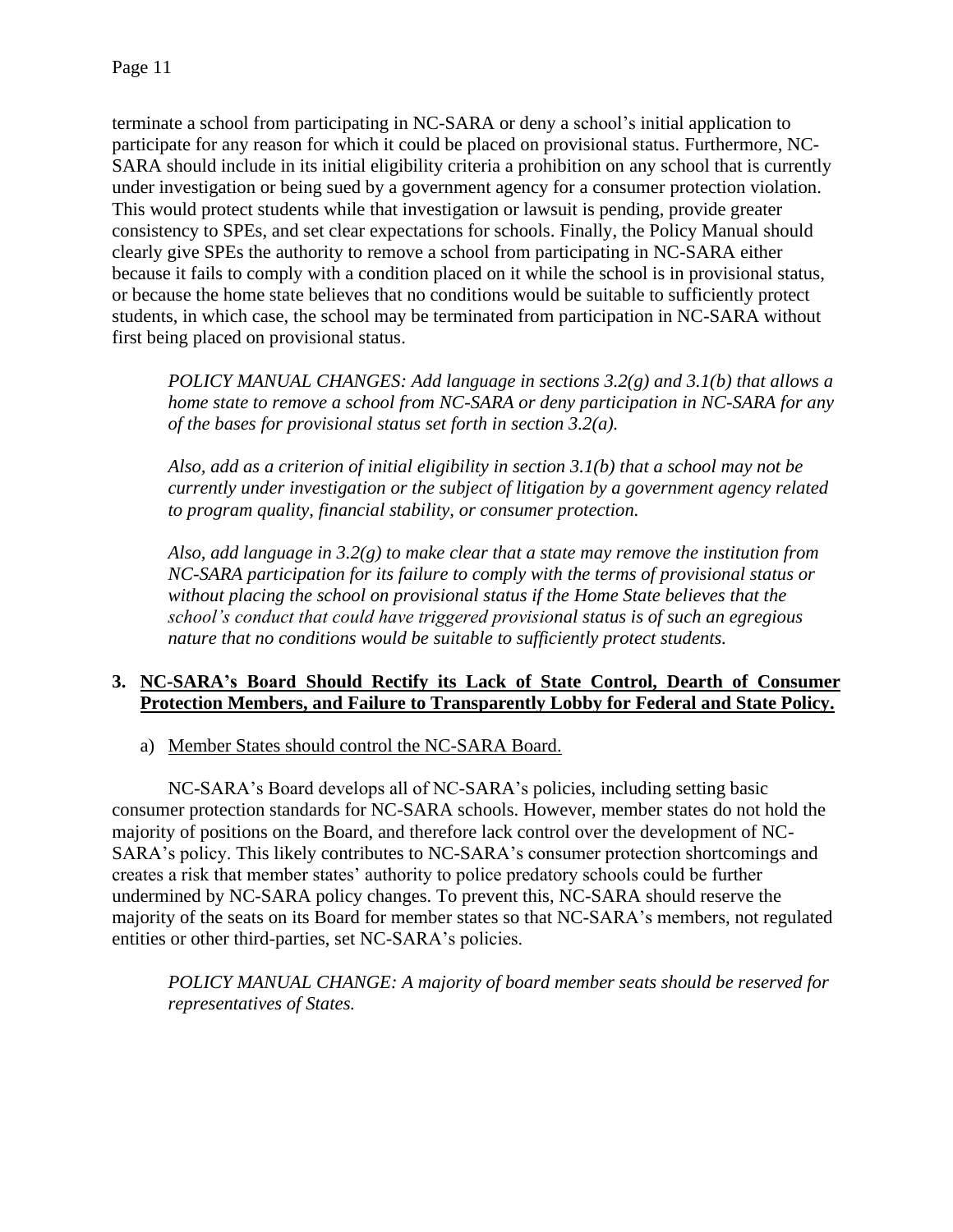#### b) State consumer protection agencies should have a reserved seat on the NC-SARA Board.

The NC-SARA Board should include at least one representative from a state consumer protection agency, such as state Attorney General offices. In 2020, a group of state Attorneys General nominated a representative to the NC-SARA Board, but NC-SARA rejected the nomination. State Attorneys General offices would bring extensive expertise to assist NC-SARA in amplifying and supporting essential consumer protections for students, a goal which was stated in your recent annual report. Representation on the NC-SARA Board from our offices, as well as other consumer protection advocacy organizations, would help NC-SARA fulfill its consumer protection mission.

*POLICY MANUAL CHANGE: At least one board seat should be reserved for a consumer protection attorney from an Attorney General's Office.* 

c) NC-SARA should be transparent and permit stakeholder feedback when advocating or commenting about federal or state policy.

In 2019, Marshall Hill filed comments with the Department of Education on behalf of NC-SARA asking the Department to alter a proposed rule<sup>15</sup> related to distance education and to allow NC-SARA to prohibit states from enforcing non-general purpose consumer protection laws. Although, for the reasons discussed above, we disagree with the substance of Mr. Hill's comments, we are also concerned about the process that NC-SARA used to determine whether and how to make this proposed policy change. To our knowledge, Mr. Hill did not send his letter to NC-SARA's state members or post the comment online with adequate time to permit feedback from member states and other stakeholders, nor did he present the comment and his rationale at an NC-SARA Board meeting, and a vote was not taken by NC-SARA's board members to approve the testimony before submission. We believe that NC-SARA should create a policy defining the process for approval of advocacy, testimony, or comments on federal and state regulations and legislation to ensure that member states and other stakeholders are able to give feedback or object.

*POLICY MANUAL CHANGE: Before NC-SARA takes a position on any federal or state regulation or statute, it should create a process by which it distributes a draft to the NC-SARA Board and all state members and posts the draft on its website, invites comment from the Board, the states, and the public, and has a vote by its Board after the comments have been considered.*

Thank you for your attention and your willingness to engage in a dialogue. We would welcome the opportunity to continue our conversation by further explaining the need for these policy changes and providing additional input on how they could be drafted, implemented, and enforced.

<sup>&</sup>lt;sup>15</sup> The proposed rule, which had been unanimously approved by a wide range of stakeholders, required NC-SARA to allow states to enforce all consumer protection laws.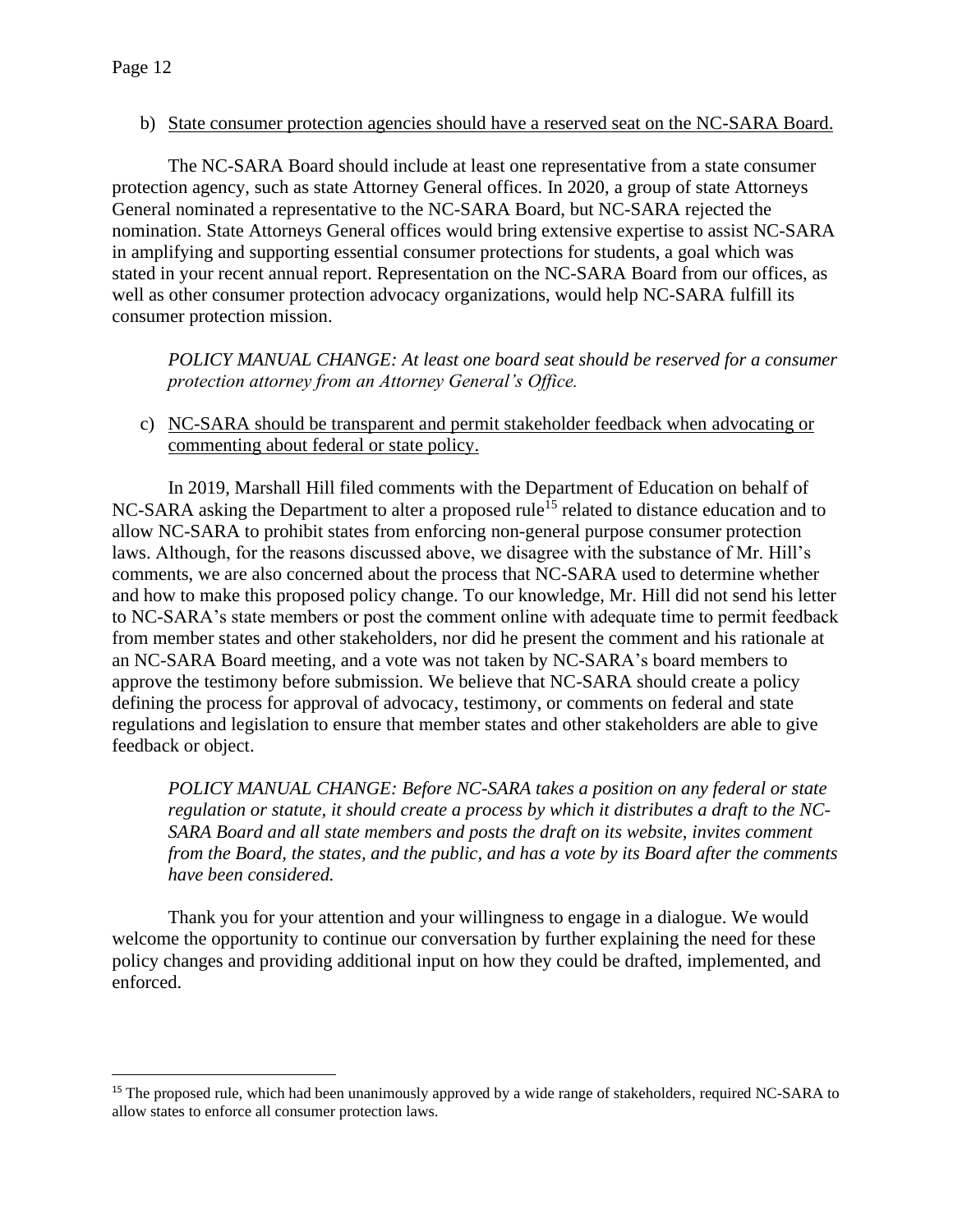Sincerely,

Brie E Froste 7

Brian E. Frosh **Maryland Attorney General** 

Weise Tilly T.

Philip J. Weiser Colorado Attorney General

William Tong **Connecticut Attorney General** 

Karl A. Racine District of Columbia Attorney General

**Kwame Raoul Illinois Attorney General** 

anon M. Frer

Aaron M. Frey **Maine Attorney General** 

tana Wessel

Dana Nessel Michigan Attorney General

athleen (permings

Kathleen Jennings **Delaware Attorney General** 

**Clare Connors** Hawai'i Attorney General

on Milla

Tom Miller **Iowa Attorney General** 

**Maura Healey Massachusetts Attorney General** 

Keith Ellison Minnesota Attorney General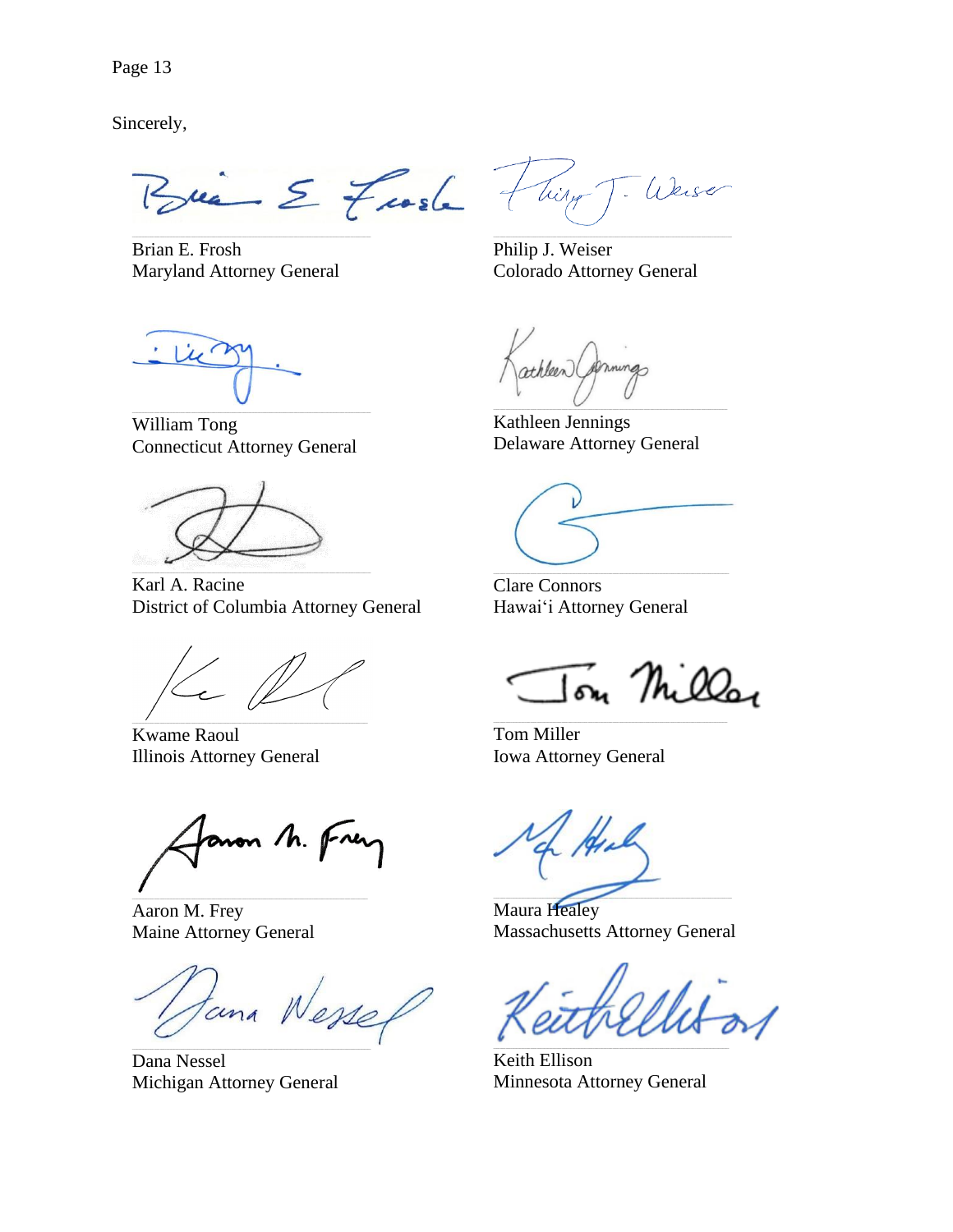fas A Late

Douglas J. Peterson Nebraska Attorney General

Lt BL

**Hector Balderas New Mexico Attorney General** 

od

Joshua H. Stein North Carolina Attorney General

Josh Shapiro Pennsylvania Attorney General

Surburt J. Flating Hl

Herbert H. Slatery III **Tennessee Attorney General** 

Marr R. Henry

Mark R. Herring Virginia Attorney General

**Bob Ferguson Washington State Attorney General** 

Aaron D. Ford Nevada Attorney General

 $2$ t $\mathcal{A}$  $1$ A  $\mathcal{L}_{\mathbf{D}}$ 

Letitia James New York Attorney General

 $\sigma$ 

Ellen F. Rosenblum **Oregon Attorney General** 

Peter Neronha Rhode Island Attorney General

Thomas J. Donovan, Jr. **Vermont Attorney General** 

Joshua L. Kaul

Joshua L. Kaul **Wisconsin Attorney General**